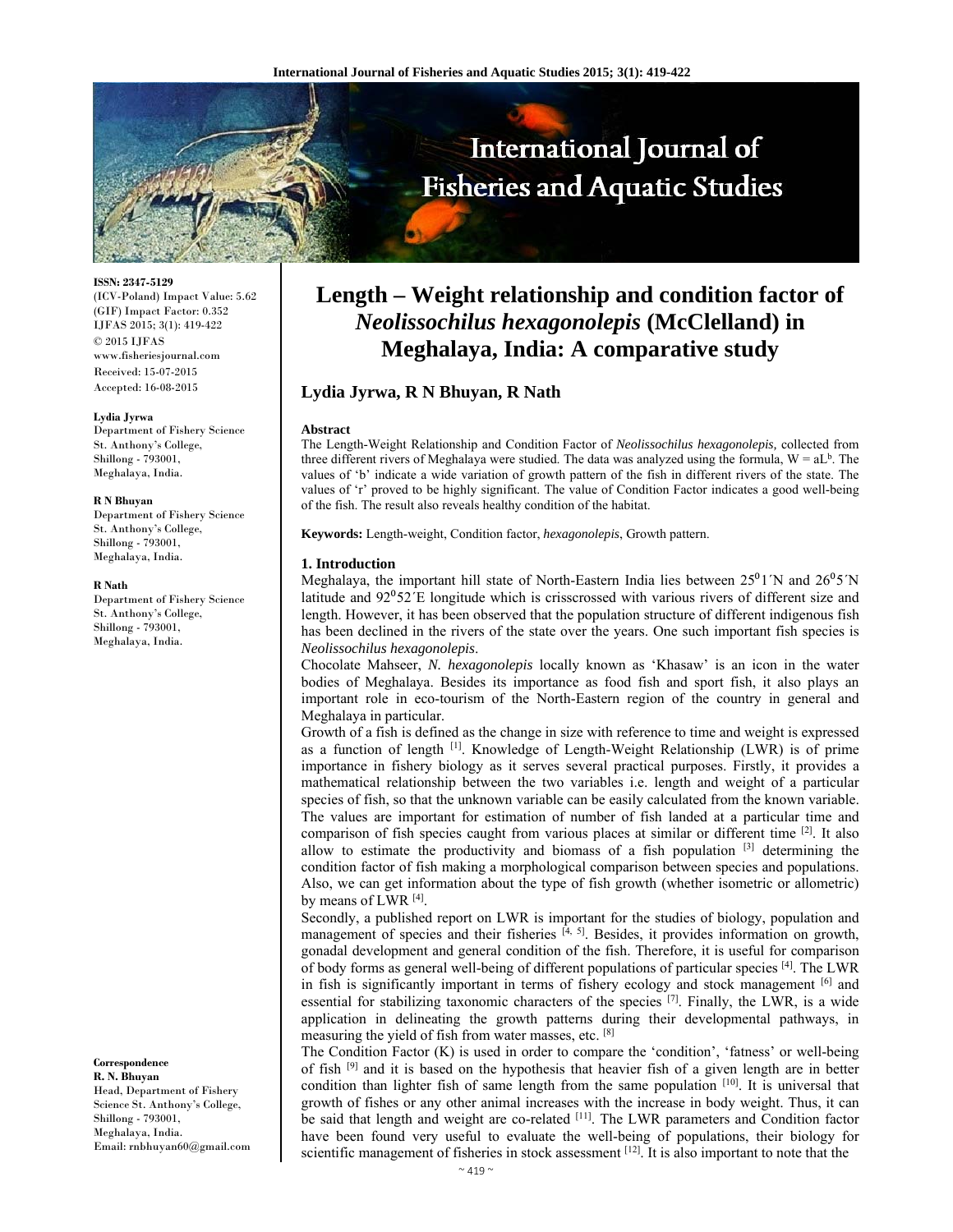Physio-chemical parameters of water influence vertical and horizontal migrations of fishes in aquatic ecosystem, their distribution and feeding pattern [13]. The number of samples studied, also plays a very crucial role in the LWR [14].

Several workers have worked on studying the length-weight relationship and Condition factor of different fish species. The values of 'a' and 'b' differs not only between different species but also within the same species depending on sex, stage of maturity and food habits and habitat <sup>[15,16]</sup>. The fishes normally do not retain same shape of the body throughout their life span and the relationship may depart from the Cube law [17]. This is due to seasonal fluctuation in environmental parameters, physiological condition of the fish at the time of collection, gonadal developmental and nutritive condition of the environment of the fishes. The correct interpretation of the parameters resulting from the length-weight relationships of the species will disclose information that is useful to the study of fishing biology and management [18]. The 'b' value in the LWR of fish can be used as an indicator of food intake and growth pattern and may differ according to such biotic and abiotic factors [19]. In terms of growth, a value of 'b' close to three indicates that the fish grows isometrically and other values indicate allometric growth [20]. As the values of 'b' increases, the size of the fish also increases because the fish usually grows proportionally in all directions. However, the changes in fish weight in general are usually greater than the changes in its length. The body shape of the fish, also, tends to change as the length increases [2].

The fish, *N. hexagonolepis* is categorized as threatened species. Therefore it is utmost important to increase the population through artificial propagation and conservation of natural stock. Hence it is necessary to know the general health conditions of this fish species in the rivers of the State. Hence, the present study aims at providing information on the LWR and Condition Factor of different population of *N. hexagonolepis* from different rivers of Meghalaya.

## **2. Materials and Methods**

The samples were collected by netting from January 2013 to

June 2014 from three different rivers. The collected specimen were transported and reared in the ponds of the hatchery complex of Department of Fishery Science at Shillong. A total of 40 specimens from each of the three rivers were examined. The length and weight of the fish were measured in millimetre and gram, respectively.

The data were computed for LWR using the equation,

$$
W = aL^b
$$

Where,  $W = weight in grams$ ,  $L = total length in mm$ ,  $a =$ constant,  $b = regression coefficient$ . The parameters 'a' and 'b' were determined empirically.

The logarithmic form of the equation is given as

Log  $W = log a + b log L$ 

The coefficient of correlation (r) was calculated by standard statistical formula.

For Condition factor (K), the equation used is,

$$
K = (W \times 10^5)/L^3
$$

Where,  $W=$  weight of the fish (in grams),  $L =$  total length of the fish (in mm)

Number  $10^5$  = a factor bringing the condition factor near to unity.

For Relative Condition (Kn), the equation used is,

 $Kn = W/w$ 

Where, W= observed weight of the fish (in grams);  $w =$  calculated weight for the observed length (in grams). The high values of correlation coefficient 'r' (near one) for each equation depicts high precision of the relationship [21].

#### **3. Results**

The results obtained for LWR and Condition Factor of *N. hexagonolepis* were shown in table.1 and table.2, respectively.

| Sampling site | No. of fish examined | Mean Length $(mm) \pm SD$ | Mean Weight $(gm) \pm SD$ | a       |       |       | Chi square test |
|---------------|----------------------|---------------------------|---------------------------|---------|-------|-------|-----------------|
| Amlayee river | 40                   | $244.49 \pm 21.77$        | $294.33 \pm 41.90$        | $-2.53$ | າ  ເດ | 0.85  |                 |
| Khri river    | 40                   | $169.5 \pm 33.57$         | $81 \pm 38.07$            | $-2.20$ | 1.10  | 0.971 | 9.51            |
| Umran river   | 40                   | $214.5 \pm 23.92$         | $142 \pm 39.95$           | 225     | -50   | 0.81  |                 |

**Table 1:** Length-Weight Relationship of *N. hexagonolepis*

 $b = slope of regression, r = coefficient of correlation, * significant at 5% level$ 

| <b>Table 2:</b> For Condition Factor of N. hexagonolepis |  |
|----------------------------------------------------------|--|
|----------------------------------------------------------|--|

| <b>Sampling site</b> | No. of fish examined | <b>Condition Factor (K)</b> | <b>Relative Condition Factor (Kn)</b> |
|----------------------|----------------------|-----------------------------|---------------------------------------|
| Amlayee river        |                      |                             |                                       |
| Khri river           |                      |                             | .0 <sup>7</sup>                       |
| Jmran river          |                      |                             | .02                                   |



The value of 'b' was observed to be different from all the rivers. Moreover, 'r' value was found to be highly significant. The calculated value of Chi-square test is greater than the tabulated value indicating that the growth characters of the species depends upon different rivers. The coefficient of variance for the length and weight of the species from different rivers were analysed (figure.1). The result indicated that the growth of the fish is good in all three water body.

## **4. Discussion**

**Fig 1:** Covariance among the fish, *N. hexagonolepis*

The exponential value of the LWR (b) representing the body forms is related to the ecological and biological factors such as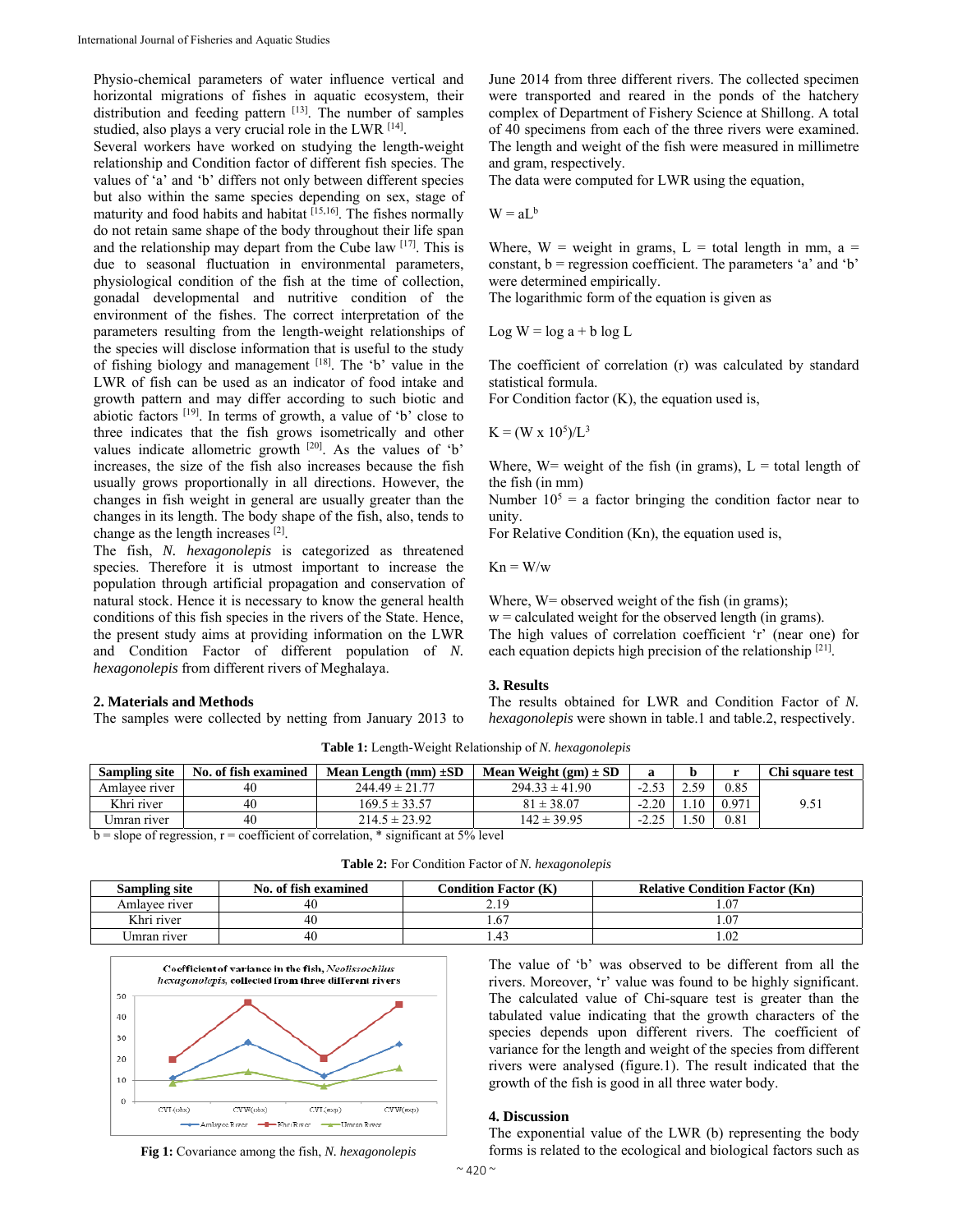Dissolved Oxygen content in the water, food supply, spawning conditions and other factors such as sex and age of fish  $[22, 23, 12]$ 24]. In the present study, the 'b' value in *N. hexagonolepis* followed the Cube law (b=2.31) in one of the area studied i.e. Amlayee river, indicating an isometric pattern of growth in the fish, whereas, the value of 'b' from the other two area studied did not followed the Cube law  $(b=1.10$  and  $b=1.90)$  indicating an allometric pattern of growth in the fish. The differences in the 'b' value can be attributed to the ecological features of the area studied. Besides, LWR in fish is influenced by many factors such as presence of food, feeding ratio, gonad development, spawning period, season, sex and habitat [25]. Morphological changes due to age also cause substantial changes in the exponent of length on weight [26]. The variation in the 'b' value for the same species could be attributed to difference in sampling, sample size or length ranges [3].

The value of the correlation coefficient (r) calculated indicates a high correlation between the length and weight and proved to be highly significant. If the value is found to be higher than 0.5, it shows that the LWR is positively correlated and vice versa <sup>[27]</sup>. If the value of 'r' is high  $(\le 0.5)$ , it indicates that the length increases with increase in weight of the fish [28].The value of  $r > 0$ . 8 regardless of sex and season represent a strong relationship between length and weight and indicate whether the relationship was significant or not [29, 30] indicated that if  $r > 0$ . 9 and weight increases in length, then it is clear that the fish maintains its shape throughout its life.

Condition factors (K) provide external measures of overall health of the fish  $[31]$ . The K value indicates the size at which the fish matures and the variation in the value in relation to size may attribute spawning and feeding intensity due to availability of select food or absence of food [32]. The K value is used to show irregular trend in various size dropped due to the dominance of maturing and immature fishes. The Condition factor takes into consideration the health and general well-being of a fish as related to its environment; hence it represents how fishes are fairly deep bodied or robust [33]. The value of  $K > 1$  indicates the well-being of the fish to be good. The higher values of 'K' in a particular period seem to be the preparation for the reproductive activities [34].

The value of 'K' usually shows fluctuations which may due to sample size, different stages of maturity, spawning on the parts of females or difference in weight of food content in the stomach [1].

Variations in the condition factor of many fishes were observed in relation to their reproductive cycle [35], feeding rhythms, physio-chemical factors of environment, age, physiological state of fish or some other unknown factors [36]. During the present study also, similar pattern was observed among *N. hexagonolepis.* 

The coefficient of variance for the length and weight of the species was found out to be almost equal in both the observed as well as the calculated value (figure.1). The analysis of the coefficient of variance the species indicates that the growth of the fish was good, as expected, in all the three rivers that were studied and conservation program for the species may be taken up in these rivers.

#### **5. Conclusion**

The present studies establish that the fish, Chocolate Mahseer, *N. hexagonolepis* shows different growth pattern in different habitat depending upon water quality, food availability etc. The value of the condition factor (Kn) was greater than 1 which indicated that the well-being of the fish studied from

different rivers was good and it can be said that the rivers are suitable habitat for the species.

## **6. Acknowledgement**

Financial support of UGC, New Delhi is gratefully acknowledged.

## **7. References**

- 1. Dars BA, Narejo NT, Dayo A. Relative Condition Factor and Length-weight Relationship of a carp*, Labeo gonius* (Hamilton) from Keenjhar Lake, district Thatta, Sindh, Pakistan. Sindh Univ Res Jour (Sci Ser). 2010; 42:67-70.
- 2. Isa MM, Rawi CSM, Rosla R, Shah SAM, Shah ASRM. Length – weight Relationships of Freshwater Fish Species in Kerian River Basin and Pedu Lake. Research Journal of Fisheries and Hydrobiology. 2010; 5:1-8.
- 3. Hossain MY. Morphometric Relationships of Length-Weight and Length-Length of Four Cyprinid Small Indigenous Fish Species from the Padma River (NW Bangladesh). Turkish Journal of Fisheries and Aquatic Sciences. 2010; 10:131-134.
- 4. Le Cren ED. The length-weight relationship and seasonal cycle in gonad weight and condition in the perch *(Perca flufiasilisis)*. Journal of Animal Ecology. 1951; 20:201- 219.
- 5. Mortuza MG, Rahman T. Length-weight relationship, condition factor and sex-ratio of freshwater fish, *Rhinomugil corsula* (hamilton) (mugiliformes: mugilidae) from Rajshahi, Bangladesh. J Bio-Sci. 2006; 14:139-14.
- 6. Subba S, Adhikaree S. Studies on Length-weight and Length-length Relationships of a Cold Water Fish *Neolissochilus hexagonolepis* (McClelland) from Tamor River, Nepal. Our Nature 2011; 9:168-172.
- 7. Pervin MR, Mortuza MG. Notes on Length-Weight Relationship and Condition Factor of Fresh Water Fish, *Labeo boga* (Hamilton) (Cypriniformes: Cyprinidae). Univ J Zool Rajshahi Univ. 2008; 27:97-9
- 8. Kar D, Laskar BA, Nath D, Barbhuiya MH. Lengthweight relationship of *Neolissochilus hexagonolepis* (McClelland) and *Garra lissorhynchus* (McClelland). Indian J Fish. 2005; 52:495-496.
- 9. Usman IB. Length-Weight Relationship and Condition Factor of *Hyperopisus bebe occidentalis* (Mormyridae) in Kontagora Reserviour, Niger state, Nigeria. Journal of Fisheries International. 2012; 7:13-15.
- 10. Froese R. Cube law, condition factor and weight–length relationships: history, meta-analysis and recommendations. J Appl Ichthyol. 2006; 22:241-253.
- 11. Renjini PK, Nandan BS. Length-weight Relationship, condition factor and morphometry of gold spot mullet *Liza parsia* (Hamilton, 1822) from Cochin estuary. Indian Journal of Geo-marine Sciences. 2011; 40:567-571.
- 12. Ujjania NC, Kohli MPS, Sharma LL. Length-Weight Relationship and Condition Factors of Indian Major Carps (*C. catla, L. rohita* and *C. mrigala*) in Mahi Bajaj Sagar, India. Research Journal of Biology. 2012; 2:30-36.
- 13. Imam TS, Bala U, Balarabe ML, Oyeyi TI. Length-weight relationship and condition factor of four fish species from Wasai Reservoir in Kano, Nigeria. African Journal of General Agriculture. 2010; 6:125-130.
- 14. Karna SK, Panda S. Length-Weight Relationship (LWR) of 20 fish Species in Chilika Lagoon, Odisha (India). Asian J Exp Biol Sci. 2012; 3:243-246.
- 15. Saha SN, Vijayanand P, Rajagopal S. Length-weight